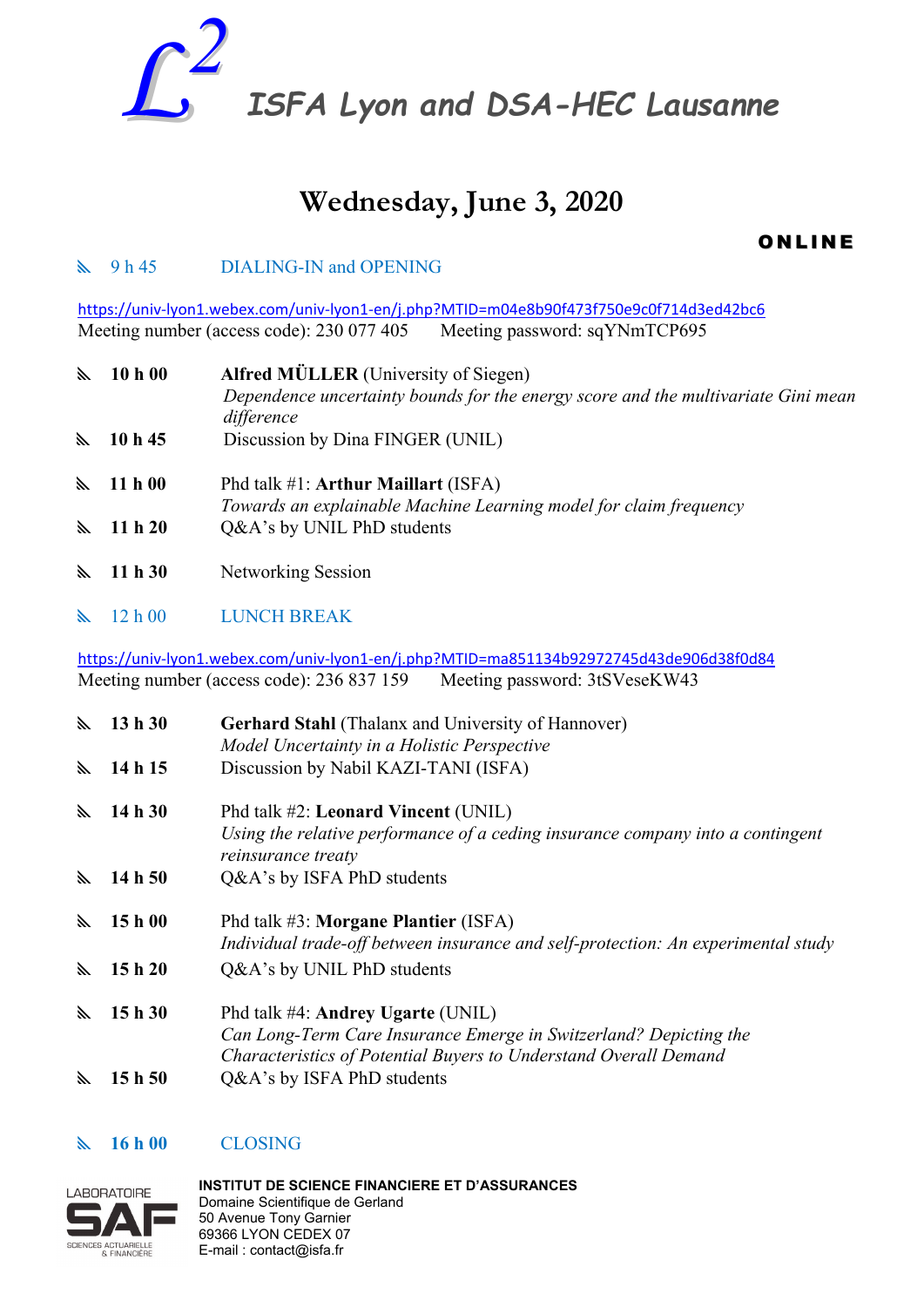

*ISFA Lyon and DSA-HEC Lausanne*

# **ABSTRACTS**

#### **Alfred MÜLLER:** *Dependence uncertainty bounds for the energy score and the multivariate Gini mean difference*

Abstract: There is an increasing interest in recent years in methods for assessing the quality of probabilistic forecasts by so called scoring rules. For forecasting general multivariate distributions, however, there are only a very few scoring rules that are considered in the literature. In their fundamental paper, Gneiting and Raftery (2007) considered the so called energy score as an example of a scoring rule that is strictly proper for arbitrary multivariate distributions. Pinson and Tastu (2013) started a debate on the discrimination ability of this scoring rule with respect to the dependence structure. In this talk I want to contribute to this discussion by deriving dependence uncertainty bounds for the energy score and the related multivariate Gini mean difference. This means that we derive bounds for the score under the assumption that we only know the marginals of the distributions, but do not know anything about the dependence structure, i.e. the copula. We will derive some analytical bounds that are sharp in some cases. In other cases we will derive interesting numerical bounds by using a variant of a swapping algorithm. It turns out that some of these bounds are attained for some non-standard copulas that are of interest in their own right. The talk is based on joint work with Carole Bernard (Grenoble) and Marco Oesting (Siegen).

#### **Arthur Maillart**: *Towards an explainable Machine Learning model for claim frequency*

Abstract: In this paper, we propose an explainable Machine Learning approach to model the claim frequency of a telematics car dataset. Since the beginning of the enthusiasm for Machine Learning in insurance, esearch focused on performance and showed promising improvements. Nevertheless, in companies, these methods are considered as Black Boxes and often do not come out of the sandbox. In order for these models to take their place in insurance companies, it seems important that the decision makers understand what has been learnt by these last to accept them. Indeed, it is hard to blindly follow the prediction of a Black Box. Thus, we present a method to build a tree that faithfully synthesises the predictions of an Additive Tree Model (ATM) such as those derived from the Random Forest or Gradient Boosting. This tree is a global explanation of the predictions of the Black Box. Thanks to this surrogate model, we can extract knowledge from a Black Box ATM and integrate new relationships in a GLM for example. We illustrate this on a telematics dataset collected for an experiment on a Pay As You Drive (PAYD) product from a Belgian insurance portfolio.

#### **Leonard VINCENT:** *Using the relative performance of a ceding insurance company into a contingent reinsurance treaty*

Abstract: Many reinsurance companies offer contingent reinsurance treaties, under which the indemnification scheme depends on a random event whose realization may have adverse financial consequences for the ceding insurance company. Treaties of this kind have the purpose to increase the



**INSTITUT DE SCIENCE FINANCIERE ET D'ASSURANCES**  Domaine Scientifique de Gerland 50 Avenue Tony Garnier 69366 LYON CEDEX 07 E-mail : contact@isfa.fr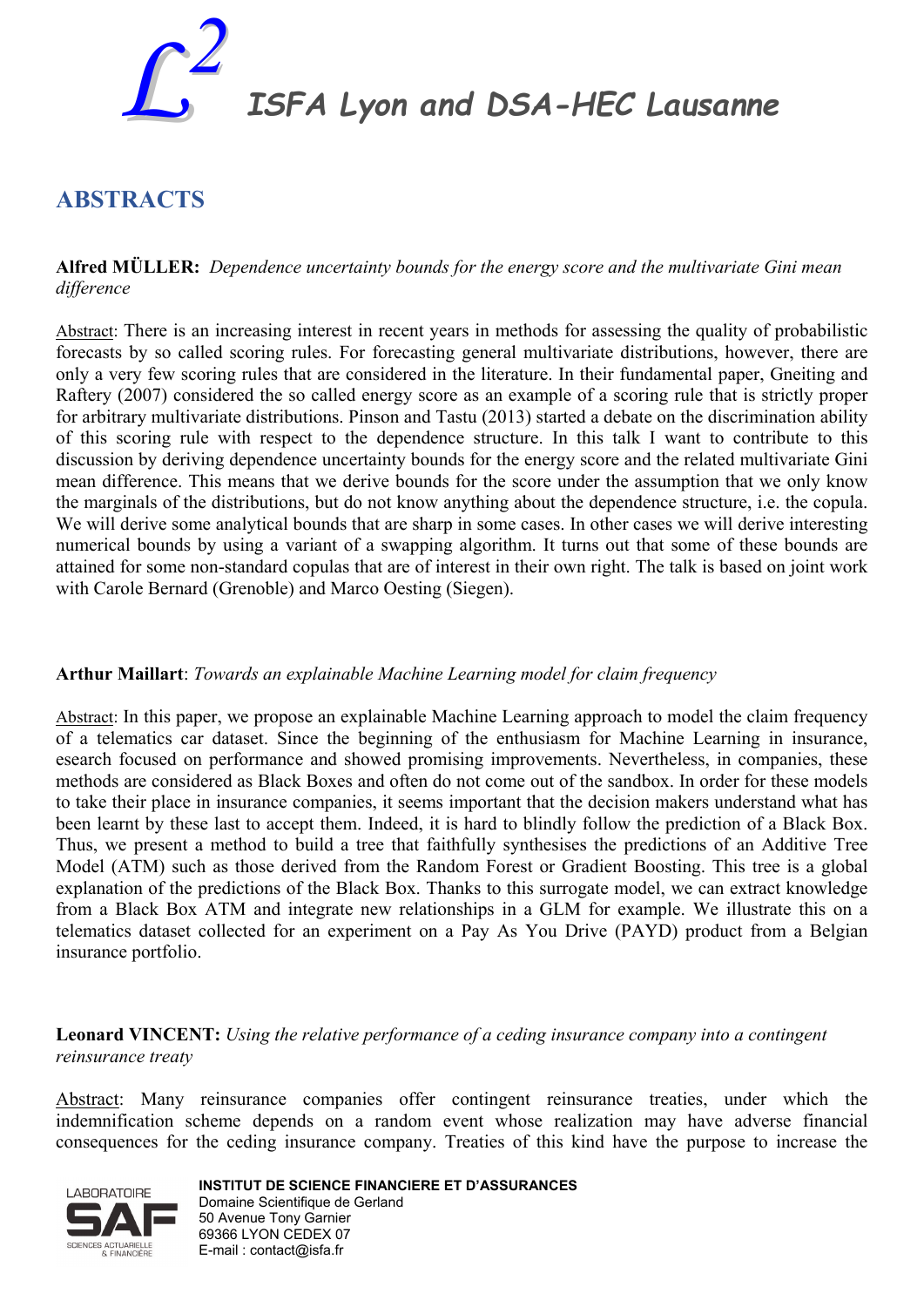

efficiency of reinsurance by focusing it on the cases where the cedent really needs it. In this paper, we study the consequences of making the extent of a reinsurance cover depend on the occurrence of a bad performance of the cedent - in terms of loss ratio - relatively to the one of its competitors. The motivation for this is many-fold. For the cedent, a bad relative performance can put it into a financial distress, and the related costs may justify its need of an extended cover. Also, if the cedent finds a positive association between the occurrence of a bad performance and the riskiness of its loss distribution, then using the former to adapt the indemnification scheme will clearly serve the purpose of contingent reinsurance. Finally, since the worse the relative performance of a particular cedent is, the better the ones of its competitors will be, then a reinsurance company selling treaties of this kind to several competitors will benefit from some degree of hedging.

#### **Gerhard STAHL:** *Model Uncertainty in a Holistic Perspective*

Abstract: This paper focuses on model uncertainty within a holistic perspective. The latter is characterized by a consistent approach to risk measurement by combining stochastic, economic, operational and regulatory elements. This paper is a plea to account for model uncertainties on the level of consequences and not at the level of risk factors. This has important implications for validation, auditing and is of use testing of internal models. In line with risk management approaches, uncertainties have to managed. The starting point for this process is the identification and measurement of uncertainties. To achieve this goal further specific criteria for validity and resilience, are introduced in this paper. Examples from real world internal models highlight the practical relevance of the introduced concepts. A concluding section summarizes the main insights.

#### **Morgane Plantier**: *Individual trade-off between insurance and self-protection: An experimental study*

Abstract: This paper reports results from an experimental study that investigates individual risk management behaviors in situations where risk management tools available can differ. We propose an original labexperiment to reexamine the individual trade-off between insurance and self-protection from an empirical perspective in a controlled environment. Our experimental results show that insurance choices may depend on the presence of another risk management tool, the self-protection option. The estimate results of this study also reveal a strong moral hazard effect of insurance on self-protection effort. In addition, it would appear that the type of insurance contract could influence the individual decisions in terms of preventive activities. Individuals invest more in self-protection when the insurance contract is imposed than when they can choose the insurance coverage themselves. These experimental results provide support for theoretical predictions related to risk management decisions with self-protection option, and have implications for some insurance markets.



**INSTITUT DE SCIENCE FINANCIERE ET D'ASSURANCES**  Domaine Scientifique de Gerland 50 Avenue Tony Garnier 69366 LYON CEDEX 07 E-mail : contact@isfa.fr